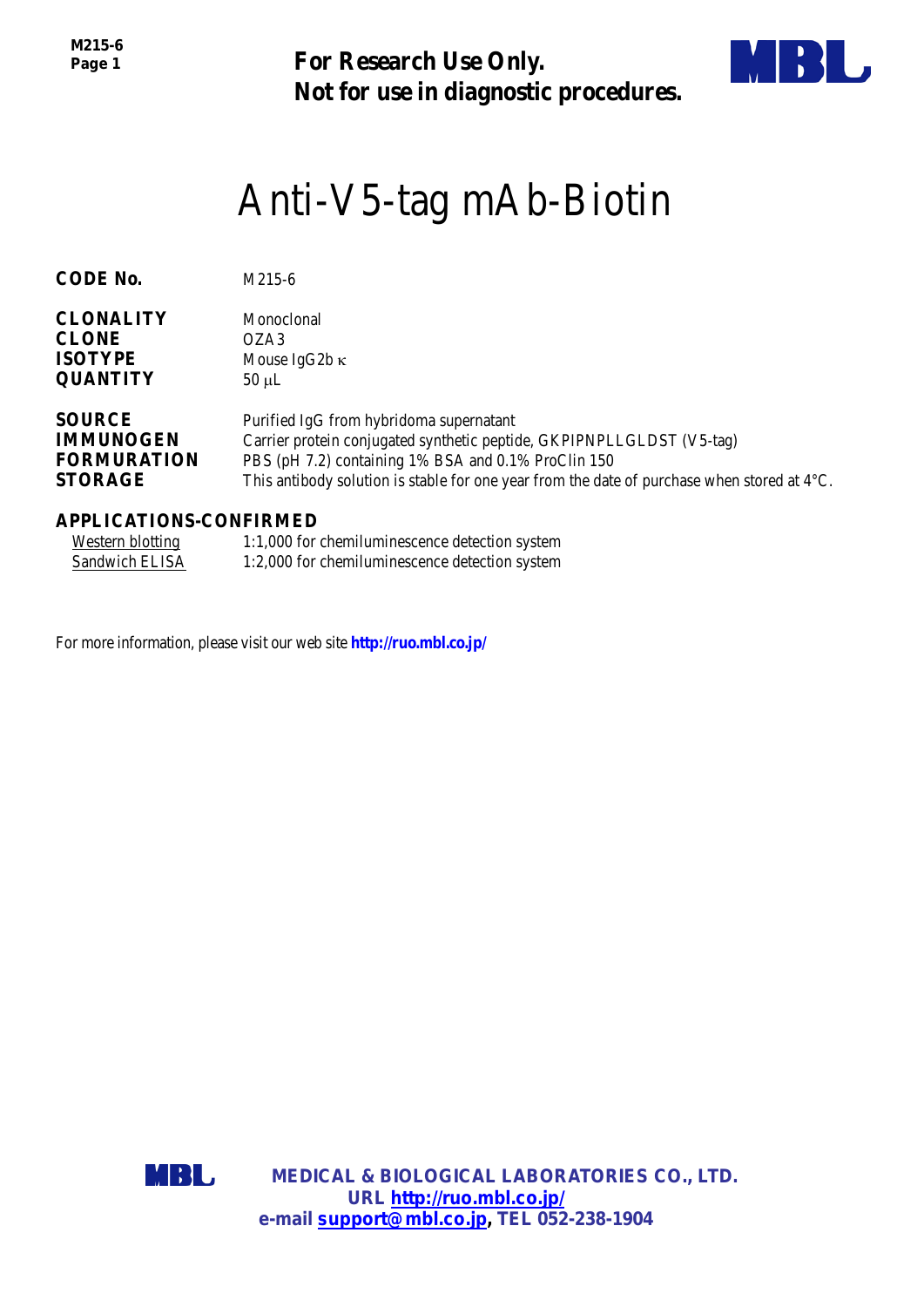#### **RELATED PRODUCTS**

| <b>Antibodies</b>             |                                                                           |
|-------------------------------|---------------------------------------------------------------------------|
| M048-3                        | Anti-GFP mAb (1E4)                                                        |
| D153-3                        | Anti-GFP mAb (RQ2)                                                        |
| D <sub>153</sub> -6           | Anti-GFP mAb-Biotin (RQ2)                                                 |
| D <sub>153</sub> -8           | Anti-GFP mAb-Agarose (RQ2)                                                |
| 598                           | Anti-GFP pAb (polyclonal)                                                 |
| 598-7                         | Anti-GFP pAb-HRP-DirecT (polyclonal)                                      |
| PM073                         | Anti-Renilla GFP pAb (polyclonal)                                         |
| M208-3                        | Anti-RFP mAb Cocktail (1G9, 3G5)                                          |
| M <sub>155</sub> -3           | Anti-RFP mAb (8D6)                                                        |
| M165-3                        | Anti-RFP mAb (3G5)                                                        |
| M165-8                        | Anti-RFP mAb-Agarose (3G5)                                                |
| M204-3                        | Anti-RFP mAb (1G9)                                                        |
| M204-7                        | Anti-RFP mAb-HRP-DirecT (1G9)                                             |
| PM005                         | Anti-RFP pAb (polyclonal)                                                 |
| PM005-7                       | Anti-RFP pAb-HRP-DirecT (polyclonal)                                      |
| M <sub>1</sub> 80-3           | Anti-HA-tag mAb (TANA2) (200 µL)                                          |
| M <sub>180</sub> -6           | Anti-HA-tag mAb-Biotin (TANA2)                                            |
|                               | Anti-HA-tag mAb-HRP-DirecT (TANA2)                                        |
| M <sub>1</sub> 80-7<br>561    |                                                                           |
| 561-7                         | Anti-HA-tag pAb (polyclonal) (0.1 mL)                                     |
|                               | Anti-HA-tag pAb-HRP-DirecT (polyclonal)                                   |
| 561-8                         | Anti-HA-tag pAb-Agarose (polyclonal)                                      |
| M132-3                        | Anti-HA-tag mAb (5D8)                                                     |
| M185-3L                       | Anti-DDDDK-tag mAb (FLA-1) (1 mL)                                         |
| M185-7                        | Anti-DDDDK-tag mAb-HRP-DirecT (FLA-1)                                     |
| <b>PM020</b>                  | Anti-DDDDK-tag pAb (polyclonal)                                           |
| PM020-7                       | Anti-DDDDK-tag pAb-HRP-DirecT (polyclonal)                                |
| PM020-8                       | Anti-DDDDK-tag pAb-Agarose (polyclonal)                                   |
| M192-3                        | Anti-Myc-tag mAb (My3) (200 µL)                                           |
| M <sub>192</sub> -6           | Anti-Myc-tag mAb-Biotin (My3)                                             |
| M047-3<br>M047-7              | Anti-Myc-tag mAb (PL14)<br>Anti-Myc-tag mAb-HRP-DirecT (PL14)             |
|                               |                                                                           |
| M047-8<br>562                 | Anti-Myc-tag mAb-Agarose (PL14)<br>Anti-Myc-tag pAb (polyclonal) (0.1 mL) |
|                               |                                                                           |
| D <sub>291</sub> -3           | Anti-His-tag mAb (OGHis) (200 µL)                                         |
| D <sub>291</sub> -6           | Anti-His-tag mAb-Biotin (OGHis)                                           |
| D <sub>291-7</sub>            | Anti-His-tag mAb-HRP-DirecT (OGHis)                                       |
| D <sub>291</sub> -8<br>M089-3 | Anti-His-tag mAb-Agarose (OGHis)                                          |
|                               | Anti-His-tag mAb (6C4)                                                    |
| M136-3                        | Anti-His-tag mAb (2D8)                                                    |
| PM032                         | Anti-His-tag pAb (polyclonal)                                             |
| PM032-8                       | Anti-His-tag pAb-Agarose (polyclonal)                                     |
| M167-3                        | Anti-V5-tag mAb (1H6)                                                     |
| M215-3                        | Anti-V5-tag mAb (OZA3)                                                    |
| M215-6                        | Anti-V5-tag mAb-Biotin (OZA3)                                             |
| M215-7                        | Anti-V5-tag mAb-HRP-DirecT (OZA3)<br>Anti-V5-tag pAb (polyclonal)         |
| PM003                         |                                                                           |
| PM003-7<br>PM003-8            | Anti-V5-tag pAb-HRP-DirecT (polyclonal)                                   |
|                               | Anti-V5-tag pAb-Agarose (polyclonal)                                      |
| PM021                         | Anti-S-tag pAb (polyclonal)                                               |
| PM070<br>PM022                | Anti-E-tag pAb (polyclonal)<br>Anti-T7-tag pAb (polyclonal)               |
| 563                           | Anti-VSV-G-tag pAb (polyclonal)                                           |
|                               | Anti-GST-tag mAb (3B2)                                                    |
| M071-3                        | Anti-GST-tag mAb (GT5)                                                    |
| M209-3<br>PM013               | Anti-GST-tag pAb (polyclonal)                                             |
| PM013-7                       | Anti-GST-tag pAb-HRP-DirecT (polyclonal)                                  |
| M095-3                        | Anti-Luciferase mAb (2D4)                                                 |
| PM016                         | Anti-Luciferase pAb (polyclonal)                                          |
|                               |                                                                           |

- PM047 Anti-Renilla Luciferase pAb (polyclonal)
- M094-3 Anti-β-galactosidase mAb (5A3)
- PM049 Anti-β-galactosidase pAb (polyclonal)
- Anti-MBP (Maltose Binding Protein) mAb (1G12)
- M013-3 Anti-Thioredoxin (Trx-tag) mAb (2C9)
- PM015 Anti-CBD (Chitin Binding Domain) pAb (polyclonal)
- PM071 Anti-Calmodulin Binding Protein-tag pAb (polyclonal)
- M211-3 Anti-Strep-tag II mAb (4F1)
- M214-3 Anti-mini-AID-tag mAb (1E4)
- M214-7 Anti-mini-AID-tag mAb-HRP-DirecT (1E4)

## **Smart-IP** series<br>3190 Mas

**Magnetic Rack** M180-11 Anti-HA-tag mAb-Magnetic Beads (TANA2) M132-11 Anti-HA-tag mAb-Magnetic Beads (5D8) M185-11 Anti-DDDDK-tag mAb-Magnetic Beads (FLA-1) M047-11 Anti-Myc-tag mAb-Magnetic Beads (PL14) D291-11 Anti-His-tag mAb-Magnetic Beads (OGHis)<br>D153-11 Anti-GFP mAb-Magnetic Beads (RO2) Anti-GFP mAb-Magnetic Beads (RO2) M165-11 Anti-RFP mAb-Magnetic Beads (3G5) M167-11 Anti-V5-tag mAb-Magnetic Beads (1H6)<br>M198-9 Anti-E-tag mAb-Magnetic beads (21D11) M198-9 Anti-E-tag mAb-Magnetic beads (21D11)<br>D058-9 Anti-Multi Ubiquitin mAb-Magnetic beads ( Anti-Multi Ubiquitin mAb-Magnetic beads (FK2) M075-11 [Mouse IgG1 \(isotype control\)-Magnetic Beads](http://ruo.mbl.co.jp/dtl/A/M075-9/) M076-11 Mouse IgG2a [\(isotype control\)-Magnetic Beads](http://ruo.mbl.co.jp/dtl/A/M075-9/) M077-11 Mouse IgG2b [\(isotype control\)-Magnetic Beads](http://ruo.mbl.co.jp/dtl/A/M075-9/) M081-11 Rat IgG2a [\(isotype control\)-Magnetic Beads](http://ruo.mbl.co.jp/dtl/A/M075-9/) M180-10 Anti-HA-tag mAb-Magnetic Agarose (TANA2) M132-10 Anti-HA-tag mAb-Magnetic Agarose (5D8) M185-10 Anti-DDDDK-tag mAb-Magnetic Agarose (FLA-1) M047-10 Anti-Myc-tag mAb-Magnetic Agarose (PL14) D291-10 Anti-His-tag mAb-Magnetic Agarose (OGHis) D153-10 Anti-GFP mAb-Magnetic Agarose (RQ2) M165-10 Anti-RFP mAb-Magnetic Agarose (3G5) M167-10 Anti-V5-tag mAb-Magnetic Agarose (1H6) M198-10 Anti-E-tag mAb-Magnetic Agarose (21D11) Protein Purification Kits 3320 HA-tagged Protein PURIFICATION KIT<br>3321 HA-tagged Protein PURIFICATION GEL ( 3321 HA-tagged Protein PURIFICATION GEL (1 mL) 3325 DDDDK-tagged Protein PURIFICATION KIT 3326 DDDDK-tagged Protein PURIFICATION GEL (1 mL gel, 5 mg peptide) 3328 DDDDK-tagged Protein PURIFICATION GEL (5 mL gel) 3326K DDDDK-taggedProteinPURIFICATION CARTRIDGE  $(1 mL x 1)$ 3305 c-Myc-tagged Protein MILD PURIFICATION KIT 3306 c-Myc-tagged Protein MILD PURIFICATION GEL (1 mL gel, 1 mg peptide) 3310 His-tagged Protein PURIFICATION KIT 3311 His-tagged Protein PURIFICATION GEL (1 mL gel, 5 mg peptide) 3317 V5-tagged Protein PURIFICATION KIT Ver.2 3341 V5-tagged Protein Magnetic PURIFICATION KIT 3318 [V5-tagged Protein PURIFICATION GELV](http://ruo.mbl.co.jp/dtl/P/3316/)er.2 (1 mL) 3315-205 V5-tag peptide (2 mg x 5) Other related antibodies and kits are also available.

Please visit our website at<http://ruo.mbl.co.jp/>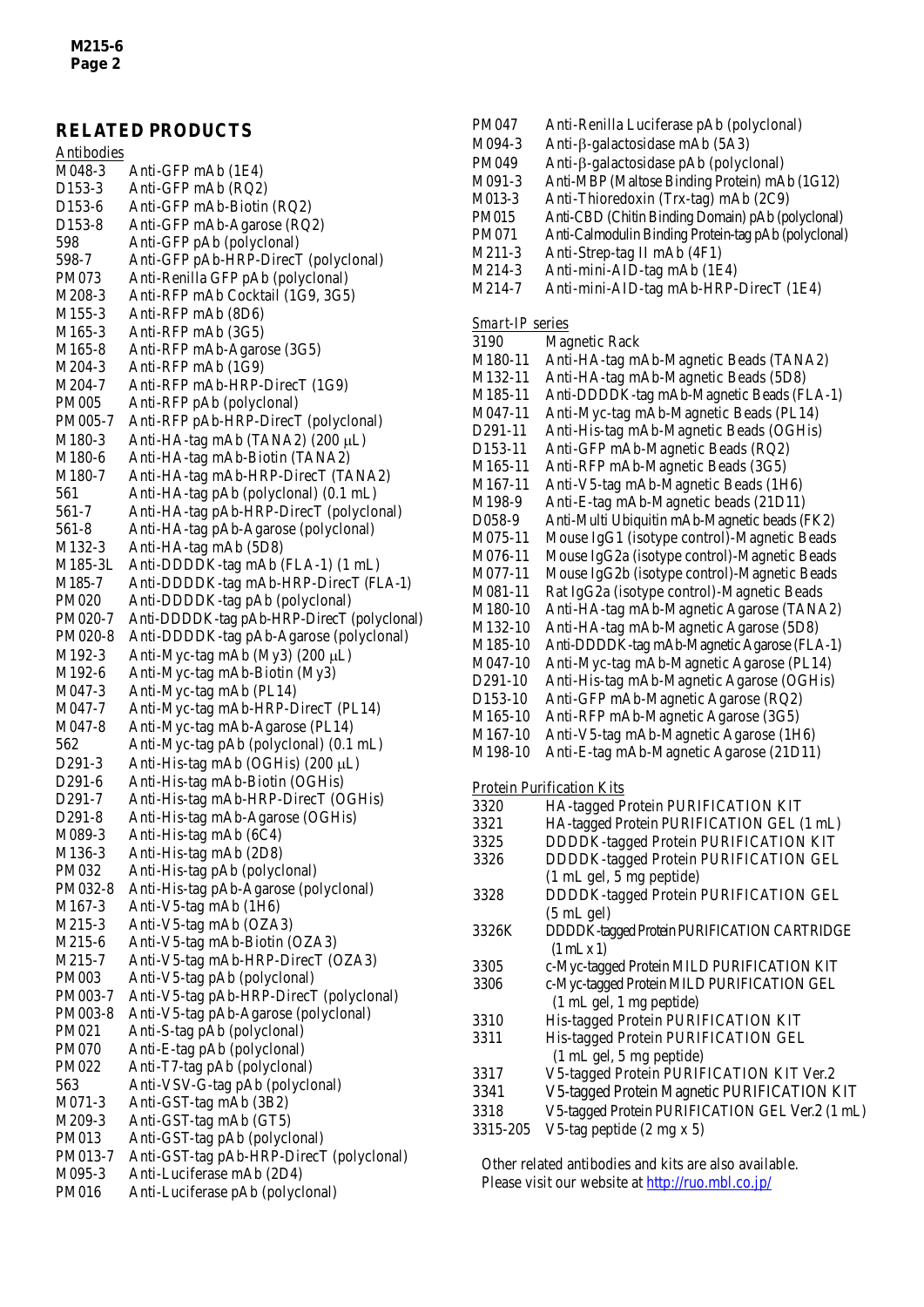### **SDS-PAGE & Western blotting**

1) Prepare samples described as below:

[Transfectant] Wash 1 x  $10^6$  cells 3 times with PBS and suspends them in 1 mL of Laemmli's sample buffer, then sonicate briefly (up to 10 sec.).

[Recombinant protein] Mix the samples with equal volume of Laemmli's sample buffer.

- 2) Boil the samples for 3 min. and centrifuge. Load the sample per lane in a 1-mm-thick SDS-polyacrylamide gel (12.5% acrylamide) for electrophoresis.
- 3) Blot the protein to a polyvinylidene difluoride (PVDF) membrane at 1 mA/cm<sup>2</sup> for 1 hr. in a semi-dry transfer system (Transfer Buffer: 25 mM Tris, 190 mM glycine, 20% MeOH). See the manufacturer's manual for precise transfer procedure.
- 4) To reduce nonspecific binding, soak the membrane in 10% skimmed milk (in PBS, pH 7.2) overnight at 4°C.
- 5) Wash the membrane with PBS-T [0.05% Tween-20 in PBS] (5 min. x 3 times).
- 6) Incubate the membrane with primary antibody diluted with 1% skimmed milk (in PBS, pH 7.2) as suggested in the **APPLICATIONS** for 1 hr. at room temperature. (The concentration of antibody will depend on the conditions.)
- 7) Wash the membrane with PBS-T (5 min. x 3 times).
- 8) Incubate the membrane with 1:20,000 of Streptavidin-Horseradish Peroxidase (GE Healthcare; code no. RPN4401) diluted with 1% skimmed milk (in PBS, pH 7.2) for 1 hr. at room temperature.
- 9) Wash the membrane with PBS-T (5 min. x 3 times).
- 10) Wipe excess buffer on the membrane, and then incubate it with appropriate chemiluminescence reagent for 1 min. Remove extra reagent from the membrane by dabbing with paper towel, and seal it in plastic wrap.
- 11) Expose to an X-ray film in a dark room for 3 min. Develop the film as usual. The condition for exposure and development may vary.



#### *Western blot analysis of V5-tagged protein*

Lane 1: V5-tagged TPO in insect cell culture sup. (10 µL/lane) Lane 2: V5-tagged GFP (50 ng/lane) Lane 3: V5-tagged β-galactosidase/HEK293T

Immunoblotted with Streptavidin-Horseradish Peroxidase